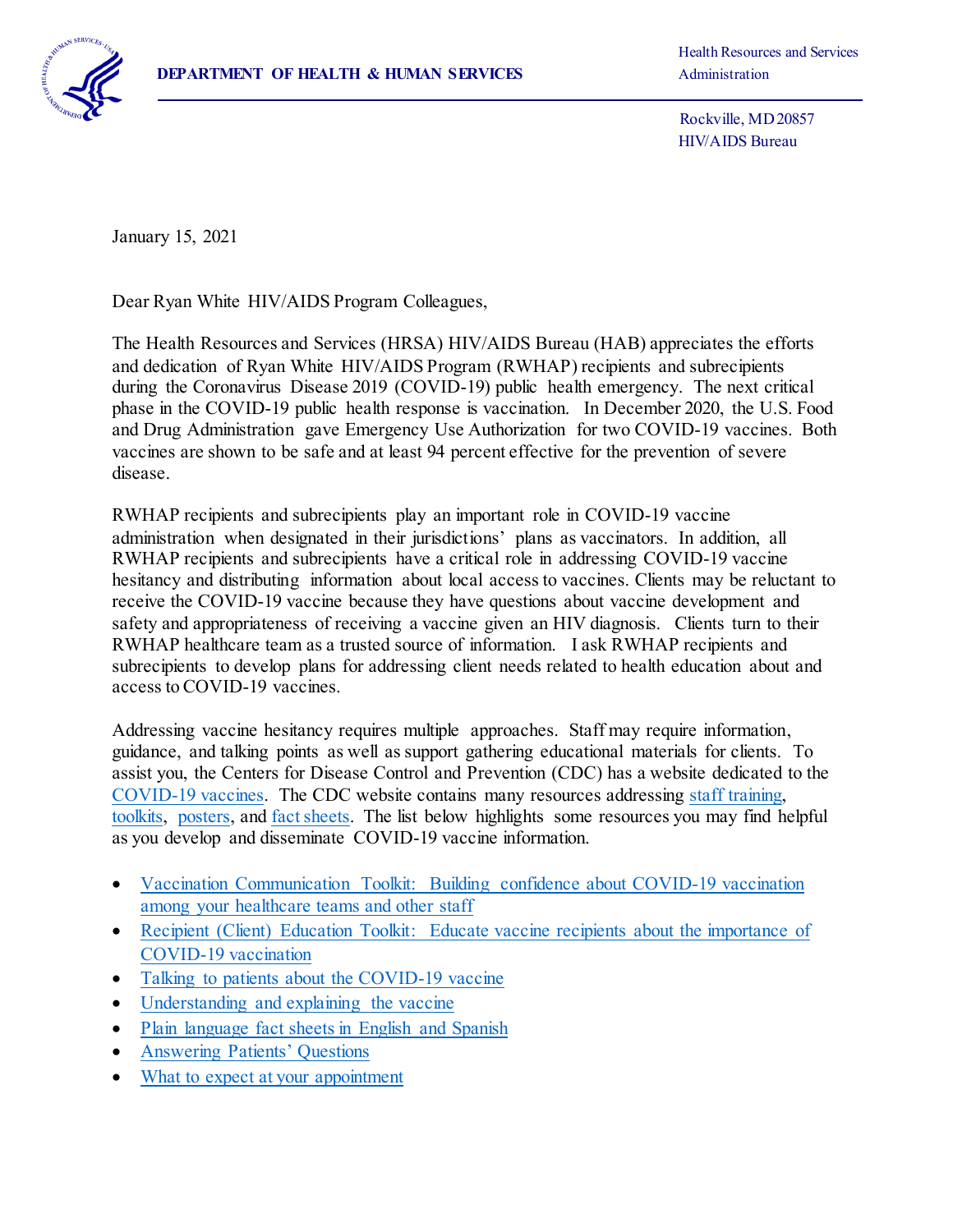Just as important as client education is supporting access to the vaccine. The COVID-19 distribution roll out continues to evolve. Some RWHAP recipients and subrecipients may receive COVID-19 vaccine for distribution to their clients, while others will need to direct clients to vaccination resources outside the RWHAP-funded organization. Please identify the following information specific to your organization and share the information with staff and clients.

- 1. If your organization will receive COVID-19 vaccines:
	- a. When will you receive the vaccines?
	- b. How many doses of the vaccines will you receive? What other COVID-19 vaccines resources are available if you do not receive enough for your clients?
	- c. What is your plan for disseminating the COVID-19 vaccine to clients consistent with state defined priority groups?
	- d. What and how will you communicate COVID-19 vaccination information to clients?
	- e. How will you support clients receiving the COVID-19 vaccination to ensure they return for their second vaccine dosage?
- 2. If your organization will not receive COVID-19 vaccines:
	- a. Where and when will COVID-19 vaccines be available in your community?
	- b. What will clients need to do to access the COVID-19 vaccines (e.g., register on a website)? How can you support clients in accessing the COVID-19 vaccines (e.g., case manager assist clients with registering and following up to get vaccine second dose, provide transportation to the vaccination site)?
	- c. What and how will you communicate COVID-19 vaccination information to clients, including timing of vaccination based on state defined priority groups?

I know of providers who are sending regular communications to their clients letting them know about the vaccination status of staff and local availability of the COVID-19 vaccine. This type of communication helps spread accurate information, demonstrates providers' confidence, and reinforces trust in the providers. Please consider communicating with your clients.

Lastly, I want to remind you that according to Operation Warp Speed and the Department of Health and Human Services, the COVID-19 vaccine itself will be provided at no cost. However, vaccination providers will be able to charge a fee for administering the vaccine. RWHAP providers can get this fee reimbursed from the patient's public or private health care coverage, or utilize their RWHAP or CARES Act funding to cover this fee. Other vaccination providers can get this fee reimbursed for uninsured or underinsured patients by the [Health Resources and](https://coviduninsuredclaim.linkhealth.com/)  [Services Administration's COVID-19 Claims Reimbursement to Health Care Providers and](https://coviduninsuredclaim.linkhealth.com/)  [Facilities for Testing, Treatment, and Vaccine Administration for the Uninsured Program.](https://coviduninsuredclaim.linkhealth.com/) Please visit the HRSA HAB [COVID-19 Frequency Asked Questions](https://hab.hrsa.gov/coronavirus/frequently-asked-questions) for more information about COVID-19 vaccination.

Thank you for your ongoing efforts and dedication to the health and safety of people with HIV in the RWHAP and the general public.